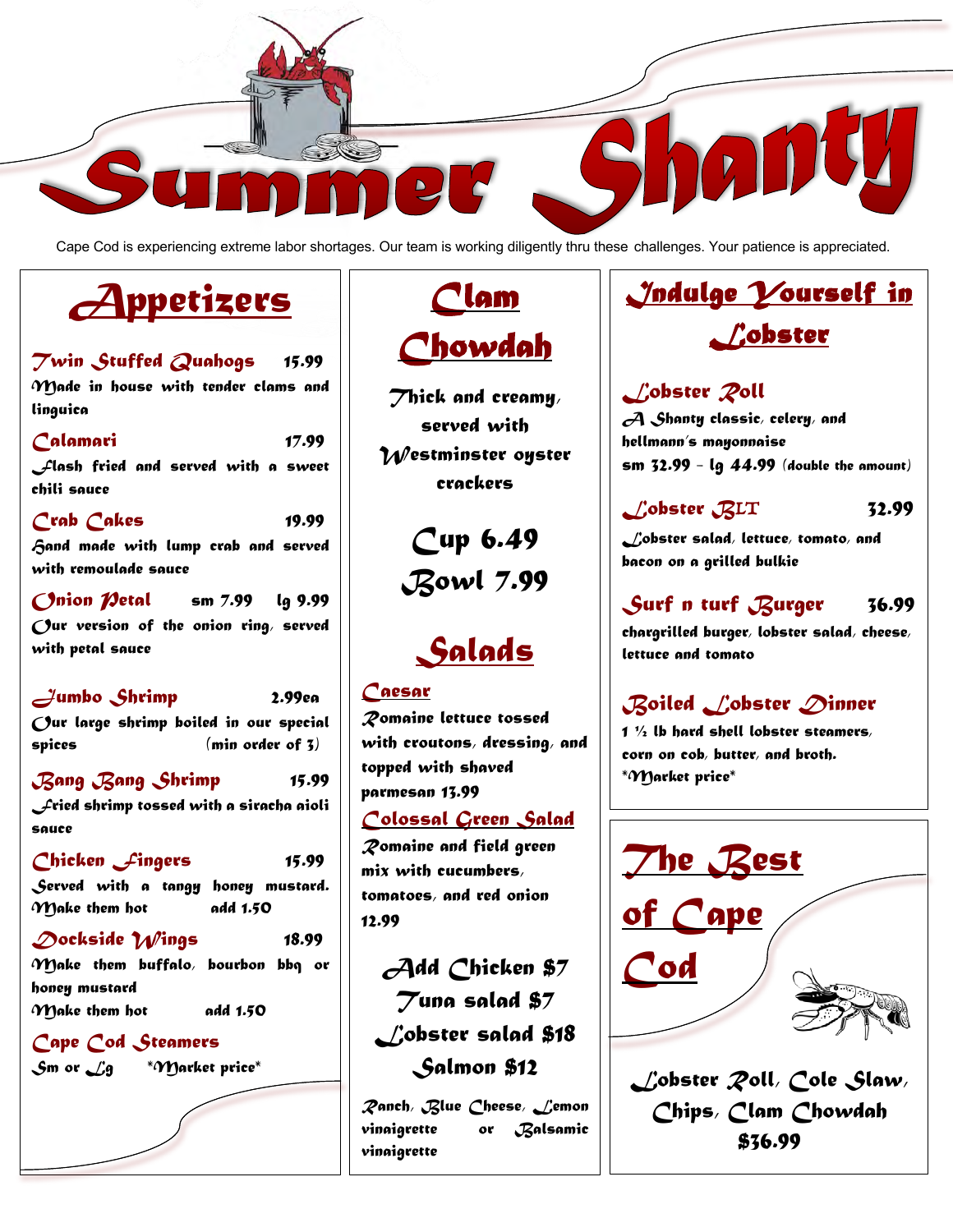

| Sandwiches                                                       | <u> Fried Seafood Poll</u><br>$\partial$ ll served with Shanty Coleslaw and Lries |           |
|------------------------------------------------------------------|-----------------------------------------------------------------------------------|-----------|
| Choice of Cape Cod Chips or<br>French Fries                      |                                                                                   |           |
| Grilled Chicken Sandwich<br>15.99                                | Clam Strip Poll                                                                   | 16.99     |
| $\boldsymbol{\gamma}$ ) arinated and chargrilled                 | Scallop Poll                                                                      | 21.99     |
| <b>Lish Sandwich</b><br>19.99                                    | Whole Clam Poll                                                                   | mkt price |
| haddock                                                          | Shrimp Poll                                                                       | 19.99     |
| Buffalo Chicken Salad<br>16.99                                   |                                                                                   |           |
| ${\mathcal{B}}$ uffalo chicken, celery, mayo, and blue<br>cheese | <u> Fried Seafood Dlate</u>                                                       |           |
| $7$ una $f$ ish<br>15.99                                         | $\partial$ ll served with Shanty Coleslaw and $\mathcal{L}$ ries                  |           |
| $\mathcal W$ hite tuna and Gellmann $\check{\ }$ s mayo          |                                                                                   |           |
|                                                                  | $\mathcal{L}$ ish n Chips - haddock                                               | 24.99     |
| Grilled hot $\mathcal{D}$ og<br>10.99                            | Scallop <i>Mate</i>                                                               | 32.99     |
| jumbo ¼ lb $O$ ld $\cal N$ eighborhood                           |                                                                                   |           |
| Chicken RLT<br>17.99                                             | Clam Strip <i>Plate</i>                                                           | 21.99     |
| $\boldsymbol{G}$ rilled chicken, bacon, lettuce, tomato,         | Whole Clam Plate                                                                  | mkt price |
| cheddar cheese and bourbon barbecue                              | Shrimp <i>Plate</i>                                                               | 23.99     |
| Classic Burger<br>16.99                                          | Combo <i>Plate</i>                                                                | 29.99     |
| Certified angus delivered daily from                             | pick any two of the above                                                         |           |
| Dennis Public Market                                             | add \$5 for whole clams                                                           |           |
| Cheeseburger<br>18.99                                            |                                                                                   |           |
| Our classic burger topped with cheddar<br>or American cheese     | <u> Grilled Seafood Mate</u>                                                      |           |
| <b>Texas Burger</b><br>19.99                                     |                                                                                   |           |
| $\mathcal{\mathcal{B}}$ acon, cheddar cheese, lettuce, tomato,   | Grilled Cajun Salmon                                                              | 31.99     |
| and bourbon barbecue                                             | $\mathcal A$ tlantic Salmon, served with rice and veggies                         |           |
| <i>M</i> arina Burger<br>19.99                                   | Grilled Swordfish                                                                 | 33.99     |
| $\mathcal L$ ettuce, tomato, onion, cheddar cheese,              | $\sqrt{N}$ ative Swordfish, chargrilled, served with starch and veggies           |           |
| pickles, and Cajun mayo                                          | Boaters Beach Salmon                                                              | 31.99     |
|                                                                  | Grilled Salmon served over a bed of black bean, corn, and tomato                  |           |
| $A$ dd bacon to a sandwich \$1.50                                | salad, served with veggies                                                        |           |

**\*\*Before ordering your food, please inform your server if a person in your party has a food allergy.**

**\*\*Consuming raw or undercooked seafood could increase the change of contracting a food borne illness.**